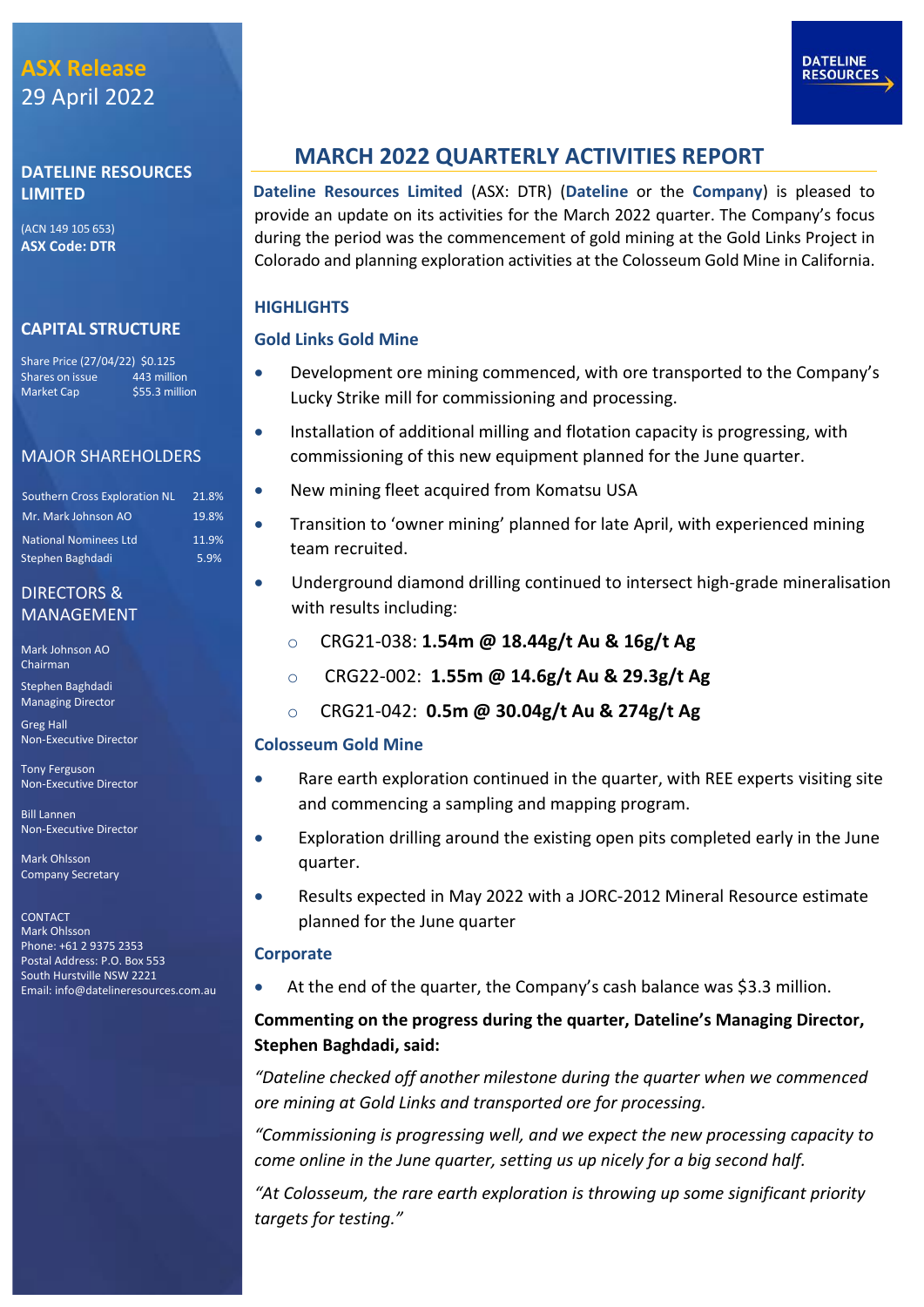## **Gold Links Gold Mine, Colorado**

Gold Links hosts a swarm of high-grade narrow gold veins over more than 5km strike length and a kilometre across strike. Historical mapping and drilling coupled with the Company's own exploration work has confirmed mineralisation is extensive throughout the Project.

The Company has commenced ore mining at Gold Links with first gold-in-concentrate sales planned to occur during the June quarter. High-grade stoping ore is being blended into the processing ore stream with the head grade and production expected to increase during the June quarter.

Additional milling and flotation capacity is currently being installed and is expected to be brought online for further commissioning during the June quarter.

Production and operating cost data will be provided in the June quarter, representing a full quarter of production.

### *Underground Exploration*

During the quarter, the underground drilling program was aimed at extending a known mineralised zone that was drilled between 1975 and 1985. The drilling has been successful in extending mineralised zone.

The strike between the northern and southern most drillhole in Discovery Zone 1 is 112 metres and the distance between the highest and lowest mineralised drill hole is 128 metres. All geological indications are that the vein continues at depth and to the north.

Results announced during the quarter included:

**CRG21-038** returned an assay result of 1.54 metres of 18.44g/t Au and 16g/t Ag. This drillhole was designed to test the southern extension of the 2150 vein and is 76 metres south of drill hole CRG17-1. CRG17-1 was drilled by the Dateline Resources in 2017 and is currently the northern most hole that has been drilled by Dateline from underground.

**CRG22-022** returned an assay result of 1.55 metres of 14.6g/t Au and 29.3g/t Ag. This drillhole was 23 metres down-dip of CRG21-042

**CRG21-042** returned an assay result of 0.5m of 30.04g/t Au and 274g/t Ag. This hole was designed to test the lateral consistency of the vein.



*Figure 1 – Long section view of ore zones annotated - Gold Links Project scale is in feet*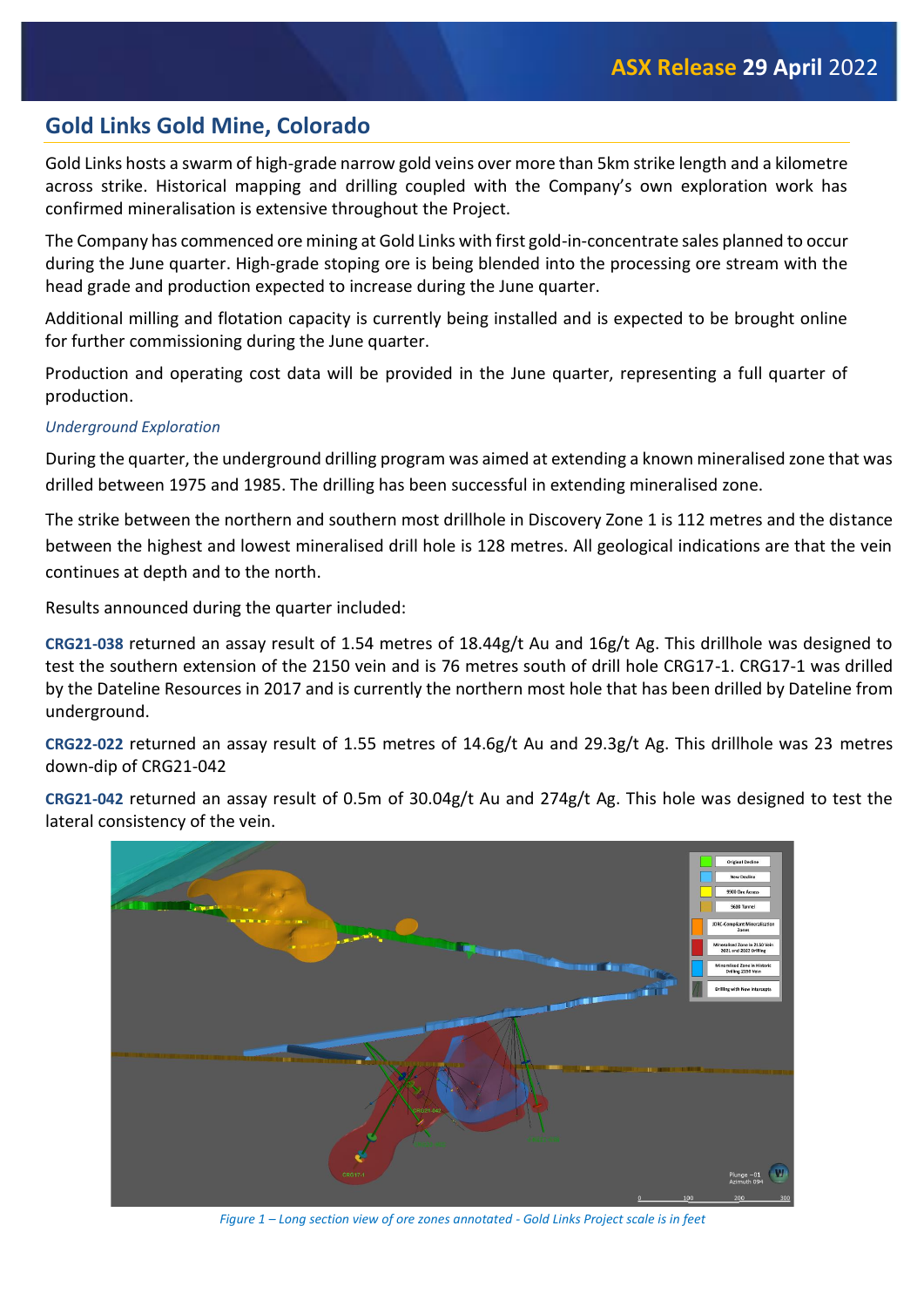## **Colosseum Gold Mine, California**

The Colosseum Gold Mine is in the southern section of the Walker Lane Trend in California, USA. The Walker Lane Trend hosts numerous substantial discoveries including the Corvus Gold owned 1.7Moz Mother Lode deposit and the 6.5Moz Castle Mountain gold mine owned by Equinox Gold (located 50km to the Southeast of Colosseum).

The primary activities for the March quarter included surface sampling and planning of field work and rare earth specialists conducting a site visit to the project.



*Figure 2: Colosseum location relative to other operating mines and significant discoveries*

## *Drill Planning*

During the quarter, the Company progressed drilling plans for Colosseum, aimed at validating the historical drill database, testing below the previously identified mineralised zone and assessing water quality in and around the open pits.

The drilling program commenced in April 2022 and results will be reported during the June quarter

## *Rare Earth Potential*

During the quarter, two US rare earth specialists, Anthony Mariano Jr. and Anthony N. Mariano, PhD., visited the Colosseum Project to complete a field visit looking at the rare earth potential of the project. Dr Mariano has previously investigated Mountain Pass and the surrounding region.

Post quarter end, the Company announced that the site visit and subsequent analysis highlighted that rock types within the claim area show similar geological properties to the nearby Mountain Pass REE Mine. Further mapping is planned with the aim of drilling high priority targets in H2 2022.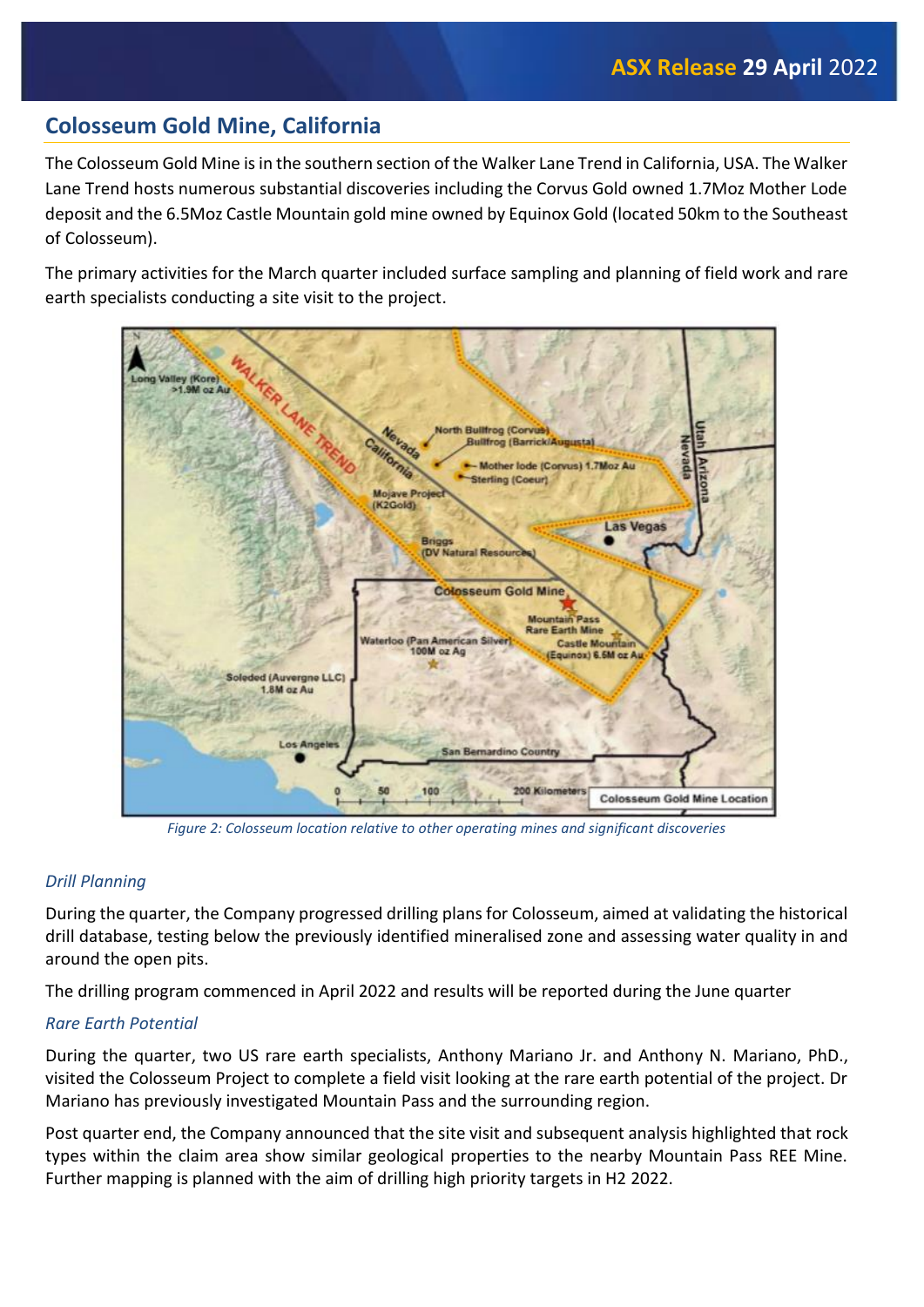## **CORPORATE**

## *Cash at bank*

At the end of the quarter, the Company had cash and investments of A\$2.6 million.

### *Litigation*

The Gold Links mining contractor has commenced legal action against the Company for US\$850k, whilst the Company is claiming a similar amount pursuant to our rights under the mining contract.

## **JUNE QUARTER – PLANNED ACTIVITIES**

During the June quarter, the Company intends to undertake the following activities:

## *Gold Links Gold Mine*

- Continued production from 9900RL Mineral Resource
- Commissioning of the expanded circuit at Lucky Strike Mill
- Commencement of owner mining with new Komatsu equipment
- Commencement of the sale of concentrate from Gold Links
- Ongoing drilling of high priority underground targets

## *Colosseum Gold Mine*

- Initial drilling program (almost completed as at date of writing of this report)
- Reporting of drilling results
- Initial JORC-2012 Mineral Resource estimate
- REE mapping, sampling and planning

Authorised by the Dateline Board.

### **For more information, please contact:**

**Stephen Baghdadi Managing Director +61 2 9375 2353** www.datelineresources.com.au **Andrew Rowell White Noise Communications +61 400 466 226 andrew@whitenoisecomms.com**

**Follow Dateline on Twitter:** [https://twitter.com/Dateline\\_DTR](https://twitter.com/Dateline_DTR)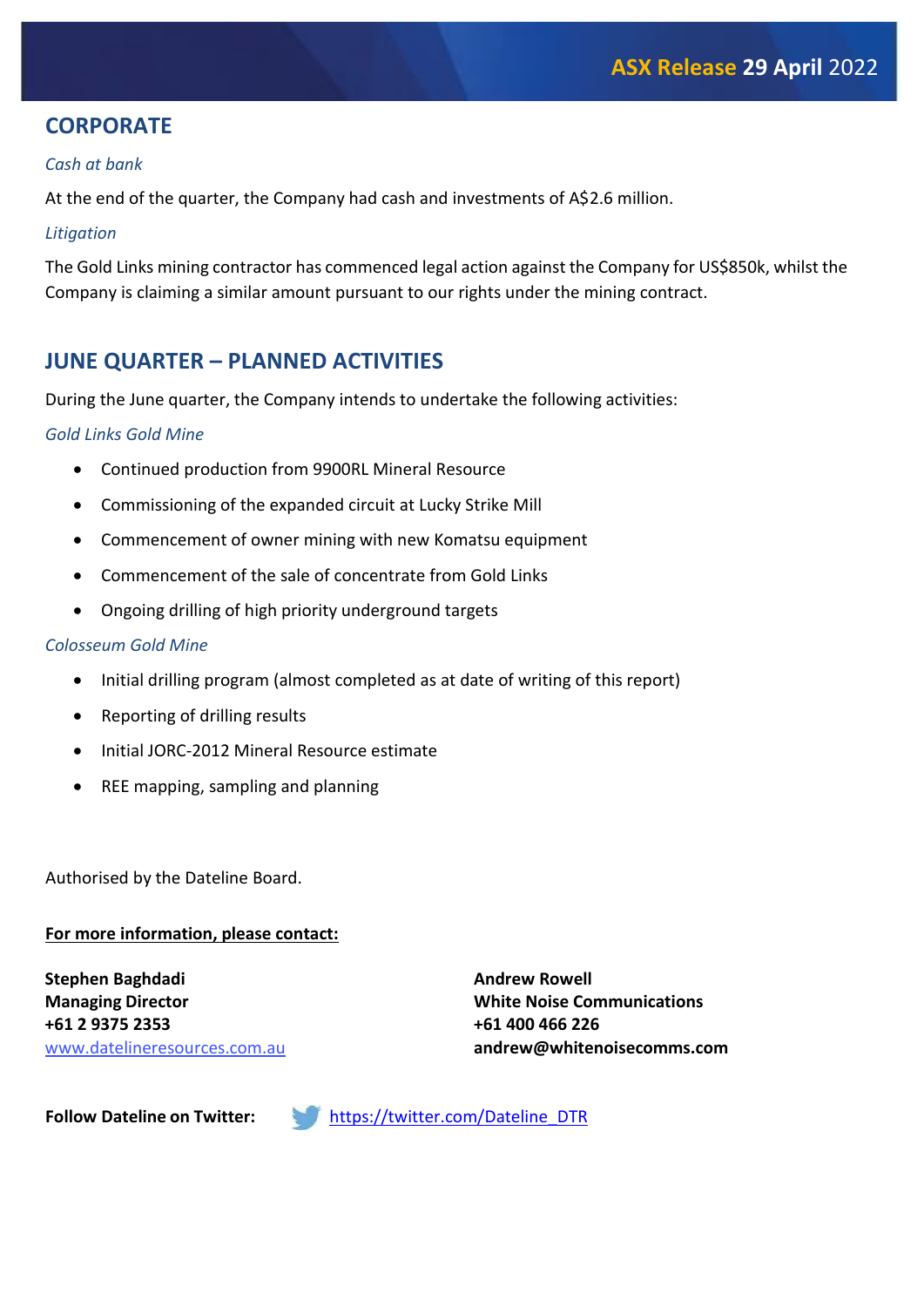#### **About Dateline Resources Limited**

Dateline Resources Limited (ASX: DTR) is an Australian publicly listed company focused on gold mining and exploration in North America. The Company owns 100% of the Gold Links and Green Mountain Projects in Colorado, USA and 100% of the Colosseum Gold Mine in California.

The Gold Links Gold Mine is a historic high-grade gold mining project where over 150,000 ounces of gold was mined from high-grade veins. Mineralisation can be traced on surface and underground for almost 6km from the Northern to the Southern sections of the project. Ore mining commenced in late 2021, with first saleable gold concentrate produced in April 2022.

The Company owns the Lucky Strike gold mill, located 50km from the Gold Links mine, within the Green Mountain Project. Ore is transported to Lucky Strike for processing.

The Colosseum Gold Mine is located in the Walker Lane Trend in East San Bernardino County, California and produced approximately 344,000 ounces of gold (see ASX release 15 March 2021). Significant potential remains for extension to mineralisation at depth as well as potential for rare earth elements.

#### **Competent Person Statement**

Sample preparation and any exploration information in this announcement is based upon work reviewed by Mr Greg Hall who is a Chartered Professional of the Australasian Institute of Mining and Metallurgy (CP-IMM). Mr Hall has sufficient experience that is relevant to the style of mineralisation and type of deposit under consideration and to the activity which he is undertaking to quality as a Competent Person as defined in the 2012 Edition of the "Australasian Code for Reporting Exploration Results, Mineral Resources and Ore Reserves" (JORC Code). Mr Hall is a Non-Executive Director of Dateline Resources Limited and consents to the inclusion in the report of the matters based on this information in the form and context in which it appears.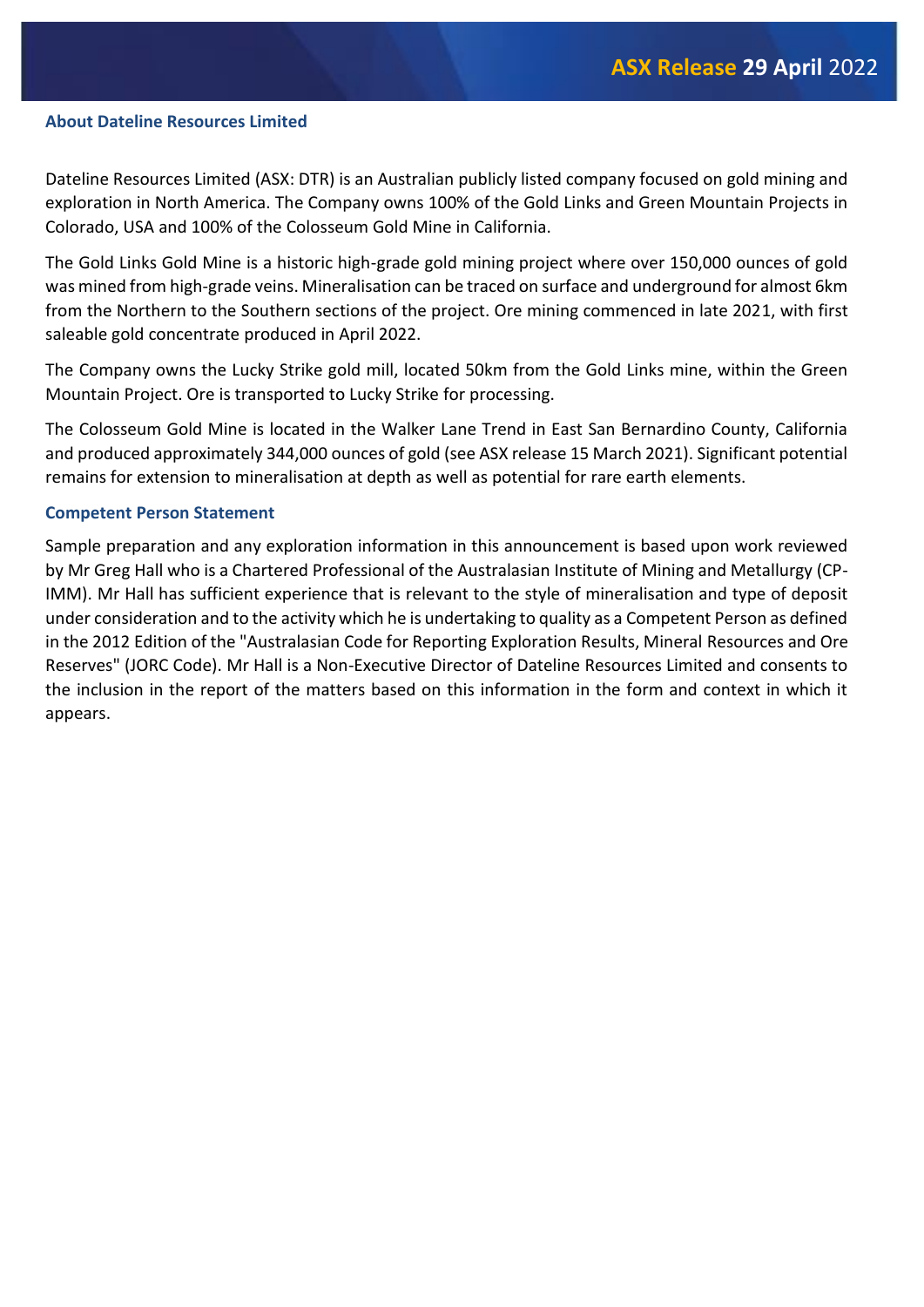## **Drillhole table (for drill holes with greater than 0.2g/t Au)**

| Sample_ID | Hole_ID    | <b>Drill</b><br><b>Type</b> | From (m) | To (m)  | Length (m) | Au ppm | Ag ppm |
|-----------|------------|-----------------------------|----------|---------|------------|--------|--------|
| 326245    | CRG21-003  | Core                        | 33.4     | 33.7    | 0.3        | 0.21   | 3.49   |
| 326246    | CRG21-003  | Core                        | 33.7     | 33.9    | 0.2        | 2.57   | 38.30  |
| 326247    | CRG21-003  | Core                        | 33.9     | 34.0    | 0.2        | 1.03   | 8.20   |
| 326248    | CRG21-003  | Core                        | 34.0     | 34.4    | 0.4        | 0.89   | 10.80  |
| E255055   | CRG21-004  | Core                        | 17.2     | 17.8    | 0.6        | 15.20  | 60.70  |
| E255056   | CRG21-004  | Core                        | 17.8     | 19.4    | $1.6\,$    | 7.73   | 77.90  |
| E255058   | CRG21-004  | Core                        | 19.4     | 20.7    | 1.3        | 0.31   | 3.86   |
| E255061   | CRG21-004  | Core                        | 21.1     | 21.5    | 0.4        | 0.29   | 1.95   |
| 326229    | CRG21-006  | Core                        | 21.8     | 22.3    | 0.5        | 17.95  | 49.60  |
| E255081   | CRG21-007  | Core                        | 5.9      | $6.1\,$ | 0.2        | 0.80   | 5.13   |
| E255084   | CRG21-007  | Core                        | 6.6      | 7.0     | 0.5        | 0.38   | 17.80  |
| E255087   | CRG21-007  | Core                        | 9.0      | 9.5     | 0.6        | 0.41   | 5.48   |
| E255088   | CRG21-007  | Core                        | 9.5      | 10.2    | 0.7        | 0.37   | 4.21   |
| E255089   | CRG21-007  | Core                        | 10.2     | 10.5    | 0.3        | 0.41   | 3.65   |
| E255097   | CRG21-013  | Core                        | 32.6     | 32.8    | 0.2        | 0.41   | 7.51   |
| E255099   | CRG21-014  | Core                        | 29.0     | 30.5    | $1.5\,$    | 0.37   | 2.50   |
| E255100   | CRG21-014  | Core                        | 30.5     | 32.2    | 1.7        | 0.22   | 9.30   |
| E255105   | CRG21-014  | Core                        | 55.4     | 55.8    | 0.4        | 0.25   | 3.49   |
| E255114   | CRG21-016  | Core                        | 18.3     | 18.4    | 0.1        | 0.30   | 1.81   |
| E255115   | CRG21-016  | Core                        | 18.4     | 18.7    | 0.3        | 0.60   | 4.51   |
| E255130   | CRG21-014a | Core                        | 29.0     | 29.3    | 0.2        | 0.30   | 2.40   |
| E255132   | CRG21-014a | Core                        | 29.6     | 30.1    | 0.5        | 2.33   | 14.40  |
| E255133   | CRG21-014a | Core                        | 30.1     | 30.8    | 0.7        | 0.40   | 13.30  |
| E255144   | CRG21-017  | Core                        | 20.8     | 21.2    | 0.4        | 1.32   | 6.36   |
| E255145   | CRG21-017  | Core                        | 21.2     | 21.9    | 0.7        | 0.72   | 14.70  |
| E255148   | CRG21-017  | Core                        | 23.9     | 24.4    | 0.5        | 0.73   | 2.59   |
| E255163   | CRG21-018  | Core                        | 30.9     | 31.2    | 0.3        | 0.35   |        |
| E255176   | CRG21-025  | Core                        | 17.2     | 17.7    | 0.6        | 0.44   | 9.56   |
| E255177   | CRG21-025  | Core                        | 17.7     | 19.1    | 1.4        | 5.53   | 9.09   |
| E255179   | CRG21-025  | Core                        | 21.3     | 21.9    | 0.6        | 0.20   | 8.19   |
| E255182   | CRG21-025  | Core                        | 25.3     | 26.2    | 0.9        | 14.71  | 23.70  |
| E255183   | CRG21-025  | Core                        | 26.2     | 26.5    | 0.4        | 11.54  | 35.10  |
| E255193   | CRG21-026  | Core                        | 10.8     | 11.0    | 0.2        | 2.62   | 2.85   |
| E255209   | CRG21-026  | Core                        | 53.2     | 53.7    | 0.5        | 0.33   | 0.86   |
| E255215   | CRG21-026  | Core                        | 56.4     | 57.2    | 0.8        | 15.74  | 106.29 |
| E255219   | CRG21-026  | Core                        | 57.8     | 58.2    | 0.4        | 0.68   | 3.43   |
| E255226   | CRG21-027  | Core                        | 58.3     | 58.7    | 0.4        | 2.07   | 4.11   |
| E255232   | CRG21-027  | Core                        | 63.3     | 64.0    | 0.7        | 0.29   | 25.37  |
| E255234   | CRG21-027  | Core                        | 64.0     | 64.6    | 0.6        | 56.74  | 383.66 |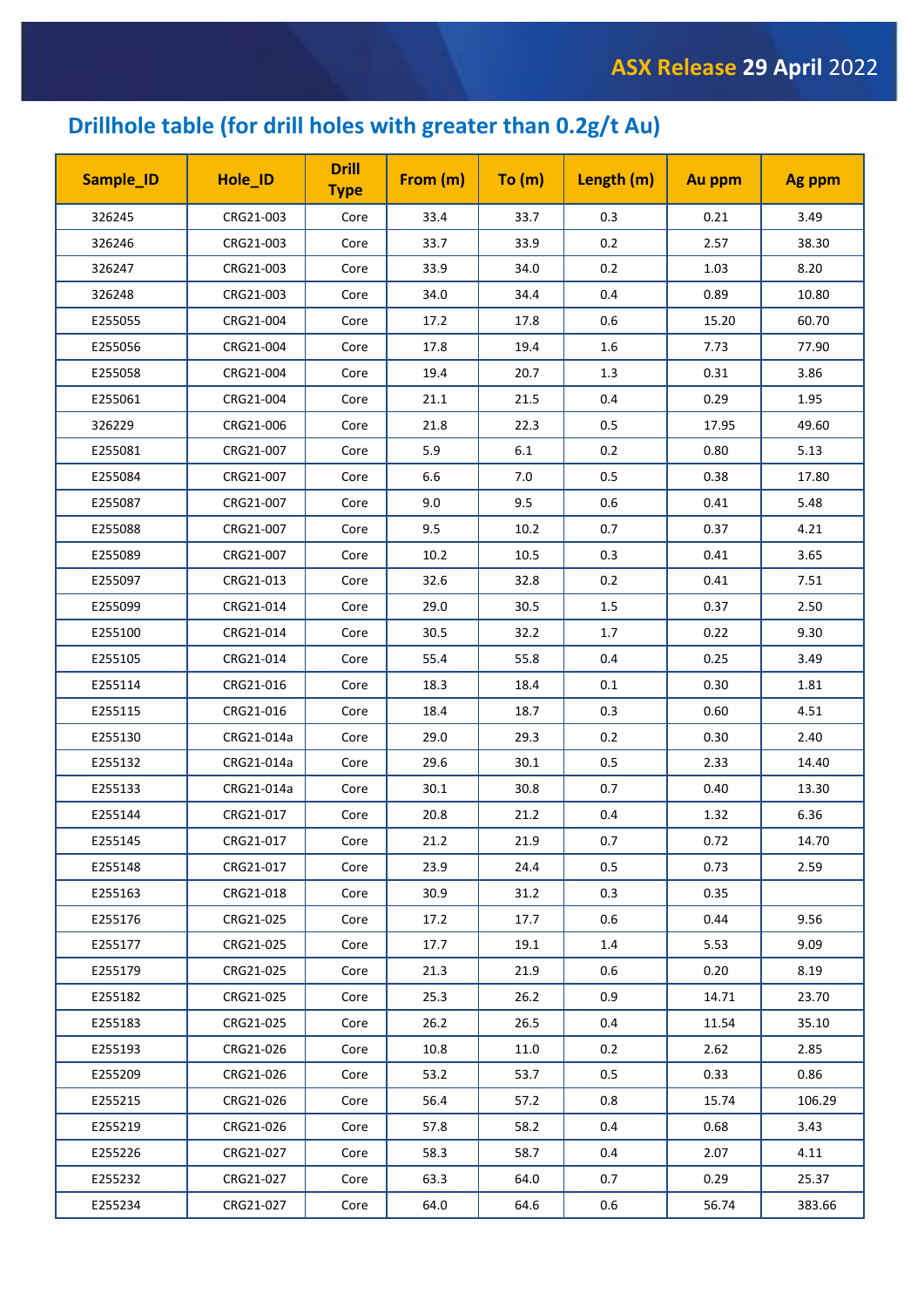## **Drillhole table (for drill holes with greater than 0.2g/t Au)**

| Sample_ID | Hole_ID   | <b>Drill Type</b> | From (m) | To (m) | Length (m) | Au ppm | Ag ppm        |
|-----------|-----------|-------------------|----------|--------|------------|--------|---------------|
| E255237   | CRG21-027 | Core              | 64.9     | 65.1   | 0.3        | 33.19  | 228.35        |
| E255239   | CRG21-027 | Core              | 65.1     | 65.6   | 0.5        | 8.61   | 39.09         |
| E255244   | CRG21-028 | Core              | 68.7     | 69.2   | 0.5        | 25.89  | 40.80         |
| E255268   | CRG21-032 | Core              | 48.1     | 48.2   | 0.1        | 94.34  | 89.01         |
| E255270   | CRG21-032 | Core              | 48.2     | 48.8   | 0.5        | 0.56   | 4.50          |
| E255273   | CRG21-032 | Core              | 49.3     | 49.7   | 0.5        | 0.27   | 5.25          |
| E255274   | CRG21-032 | Core              | 49.7     | 50.1   | 0.3        | 14.61  | 17.38         |
| E255284   | CRG21-033 | Core              | 60.7     | 61.1   | 0.4        | 0.24   | 4.82          |
| E255286   | CRG21-033 | Core              | 61.1     | 61.4   | 0.2        | 0.67   | 11.20         |
| E255288   | CRG21-033 | Core              | 61.4     | 61.6   | 0.2        | 2.91   | 32.70         |
| E255294   | CRG21-034 | Core              | 34.8     | 34.9   | 0.1        | 0.20   | 54.50         |
| E255295   | CRG21-034 | Core              | 47.2     | 47.4   | 0.2        | 1.27   | 10.20         |
| E255303   | CRG21-034 | Core              | 52.2     | 52.3   | 0.2        | 29.45  | >100          |
| E255305   | CRG21-034 | Core              | 52.3     | 52.9   | 0.6        | 0.21   | 8.22          |
| E255310   | CRG21-035 | Core              | 36.4     | 36.6   | 0.2        | 2.74   | 47.20         |
| E255321   | CRG21-035 | Core              | 51.1     | 51.3   | 0.2        | 0.91   | 79.30         |
| E255341   | CRG21-037 | Core              | 44.5     | 44.7   | 0.2        | 0.35   | 28.10         |
| E255344   | CRG21-037 | Core              | 47.9     | 48.2   | 0.2        | 0.46   | 1.83          |
| E255346   | CRG21-037 | Core              | 48.2     | 48.6   | 0.4        | 1.29   | 1.62          |
| E255347   | CRG21-037 | Core              | 48.6     | 49.0   | 0.4        | 0.31   | 4.36          |
| E255350   | CRG21-037 | Core              | 50.4     | 51.0   | 0.5        | 0.29   | 2.99          |
| E255351   | CRG21-037 | Core              | 51.0     | 51.2   | 0.2        | 2.80   | 91.70         |
| E255353   | CRG21-037 | Core              | 51.2     | 51.5   | 0.3        | 0.72   | 2.87          |
| E255356   | CRG21-038 | Core              | 15.1     | 15.8   | 0.6        | 0.50   | 2.92          |
| E255357   | CRG21-038 | Core              | 29.7     | 29.8   | 0.1        | 0.68   | 17.10         |
| E255358   | CRG21-038 | Core              | 41.1     | 41.3   | 0.1        | 0.48   | 84.30         |
| E255360   | CRG21-038 | Core              | 56.6     | 57.2   | 0.5        | 0.21   | 10.50         |
| E255362   | CRG21-038 | Core              | 57.2     | 57.4   | 0.2        | 41.30  | 29.00         |
| E255364   | CRG21-038 | Core              | 57.4     | 57.6   | 0.2        | 83.98  | 37.70         |
| E255367   | CRG21-038 | Core              | 58.1     | 58.9   | 0.8        | 0.38   | ${}_{< 0.01}$ |
| E255369   | CRG21-039 | Core              | 48.8     | 49.0   | 0.2        | 1.92   | 158.00        |
| E255372   | CRG21-039 | Core              | 53.6     | 54.0   | 0.4        | 0.30   | 5.07          |
| E255375   | CRG21-031 | Core              | 40.5     | 40.8   | 0.3        | 3.49   | 20.40         |
| E255378   | CRG21-031 | Core              | 60.8     | 61.1   | 0.3        | 1.69   | 11.90         |
| E255380   | CRG21-031 | Core              | 61.1     | 62.1   | 1.0        | 0.41   | 2.66          |
| E255387   | CRG21-041 | Core              | 56.2     | 56.7   | 0.5        | 0.41   | 10.40         |
| E255389   | CRG21-041 | Core              | 56.7     | 57.0   | 0.3        | 1.11   | 99.90         |
| E255392   | CRG21-042 | Core              | 2.7      | 2.9    | 0.2        | 0.35   | 6.09          |
| E255408   | CRG21-042 | Core              | 39.9     | 40.2   | 0.3        | 0.76   | 218.00        |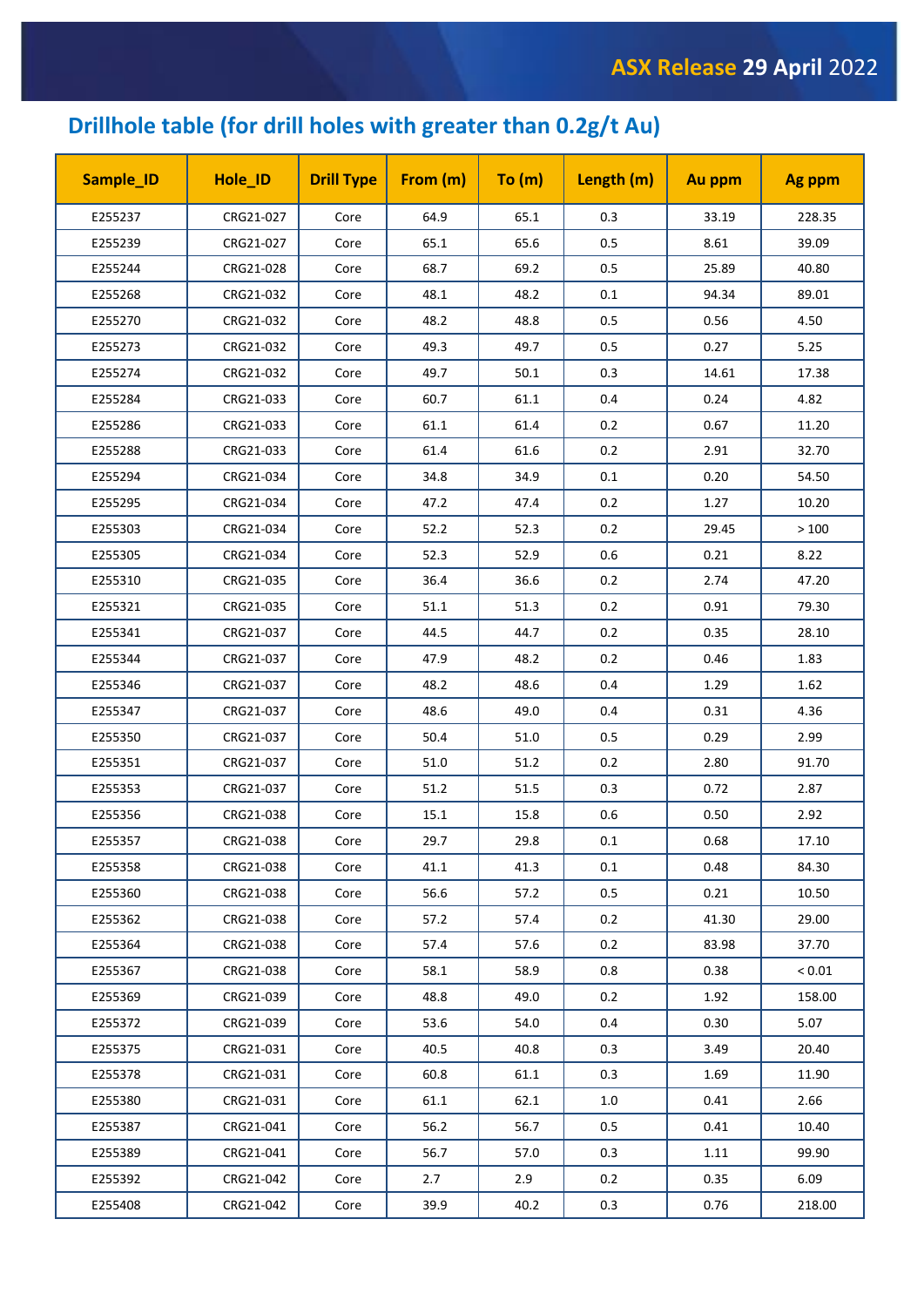## **Drillhole table (for drill holes with greater than 0.2g/t Au)**

| Sample_ID | Hole_ID   | <b>Drill Type</b> | From (m) | To (m) | Length (m) | Au ppm | Ag ppm |
|-----------|-----------|-------------------|----------|--------|------------|--------|--------|
| E255413   | CRG21-042 | Core              | 47.6     | 47.9   | 0.2        | 7.04   | 15.30  |
| E255417   | CRG21-042 | Core              | 53.6     | 54.0   | 0.3        | 4.52   | 8.35   |
| E255418   | CRG21-042 | Core              | 54.0     | 54.3   | 0.3        | 0.25   | 4.36   |
| E255424   | CRG21-042 | Core              | 57.6     | 58.0   | 0.4        | 0.53   | 8.15   |
| E255432   | CRG21-042 | Core              | 64.5     | 64.9   | 0.5        | 0.26   | 4.13   |
| E255434   | CRG21-042 | Core              | 64.9     | 65.4   | 0.5        | 30.04  | 274.00 |
| E255436   | CRG21-042 | Core              | 65.8     | 66.1   | 0.3        | 1.24   | 6.32   |
| E255440   | CRG21-043 | Core              | 4.0      | 4.5    | 0.5        | 1.25   | 18.50  |
| E255443   | CRG21-043 | Core              | 39.9     | 40.2   | 0.3        | 0.62   | 6.82   |
| E255447   | CRG21-043 | Core              | 47.2     | 47.3   | 0.2        | 0.72   | 93.10  |
| E255449   | CRG21-043 | Core              | 47.3     | 47.6   | 0.3        | 0.93   | 12.80  |
| E255450   | CRG21-043 | Core              | 47.6     | 47.9   | 0.2        | 0.79   | 215.00 |
| E255453   | CRG21-043 | Core              | 48.7     | 49.2   | 0.5        | 0.25   | 1.79   |
| E255457   | CRG21-043 | Core              | 50.1     | 50.3   | 0.2        | 7.36   | 8.55   |
| E255459   | CRG21-043 | Core              | 51.2     | 51.5   | 0.3        | 0.22   | 1.07   |
| E255464   | CRG21-043 | Core              | 61.7     | 61.8   | 0.2        | 3.34   | 64.90  |
| E255465   | CRG21-043 | Core              | 61.8     | 62.0   | 0.2        | 0.35   | 10.30  |
| E255466   | CRG21-043 | Core              | 62.0     | 62.5   | 0.4        | 0.29   | 8.41   |
| E255488   | CRG21-043 | Core              | 73.9     | 74.3   | 0.4        | 0.29   | 2.75   |
| E255490   | CRG21-043 | Core              | 75.1     | 75.6   | 0.4        | 4.56   | 8.60   |
| E255492   | CRG21-043 | Core              | 75.6     | 75.9   | 0.3        | 0.56   | 4.67   |
| E255495   | CRG21-043 | Core              | 76.4     | 76.8   | 0.5        | 2.00   | 7.35   |
| E255496   | CRG21-043 | Core              | 76.8     | 77.9   | 1.1        | 0.24   | 2.24   |
| E255497   | CRG21-043 | Core              | 77.9     | 78.2   | 0.3        | 12.27  | 54.63  |
| E255499   | CRG21-043 | Core              | 78.2     | 78.5   | 0.3        | 0.26   | 5.32   |
| E255537   | CRG22-002 | Core              | 64.4     | 64.9   | 0.5        | 8.5    | 20.3   |
| E255539   | CRG22-002 | Core              | 64.9     | 65.2   | 0.2        | 24.7   | 59.4   |
| E255541   | CRG22-002 | Core              | 65.2     | 65.6   | 0.4        | 0.9    | 6.9    |
| E255542   | CRG22-002 | Core              | 65.6     | 65.8   | 0.2        | 16.9   | 58.8   |
| E255544   | CRG22-002 | Core              | 65.8     | 66.0   | 0.2        | 42.8   | 20.5   |
| E255551   | CRG22-002 | Core              | 69.6     | 69.9   | 0.3        | 0.2    | 3.4    |
| E255552   | CRG22-002 | Core              | 69.9     | 70.0   | 0.1        | 8.9    | 335.7  |
| E255554   | CRG22-002 | Core              | 70.0     | 70.1   | 0.1        | 1.2    | 7.5    |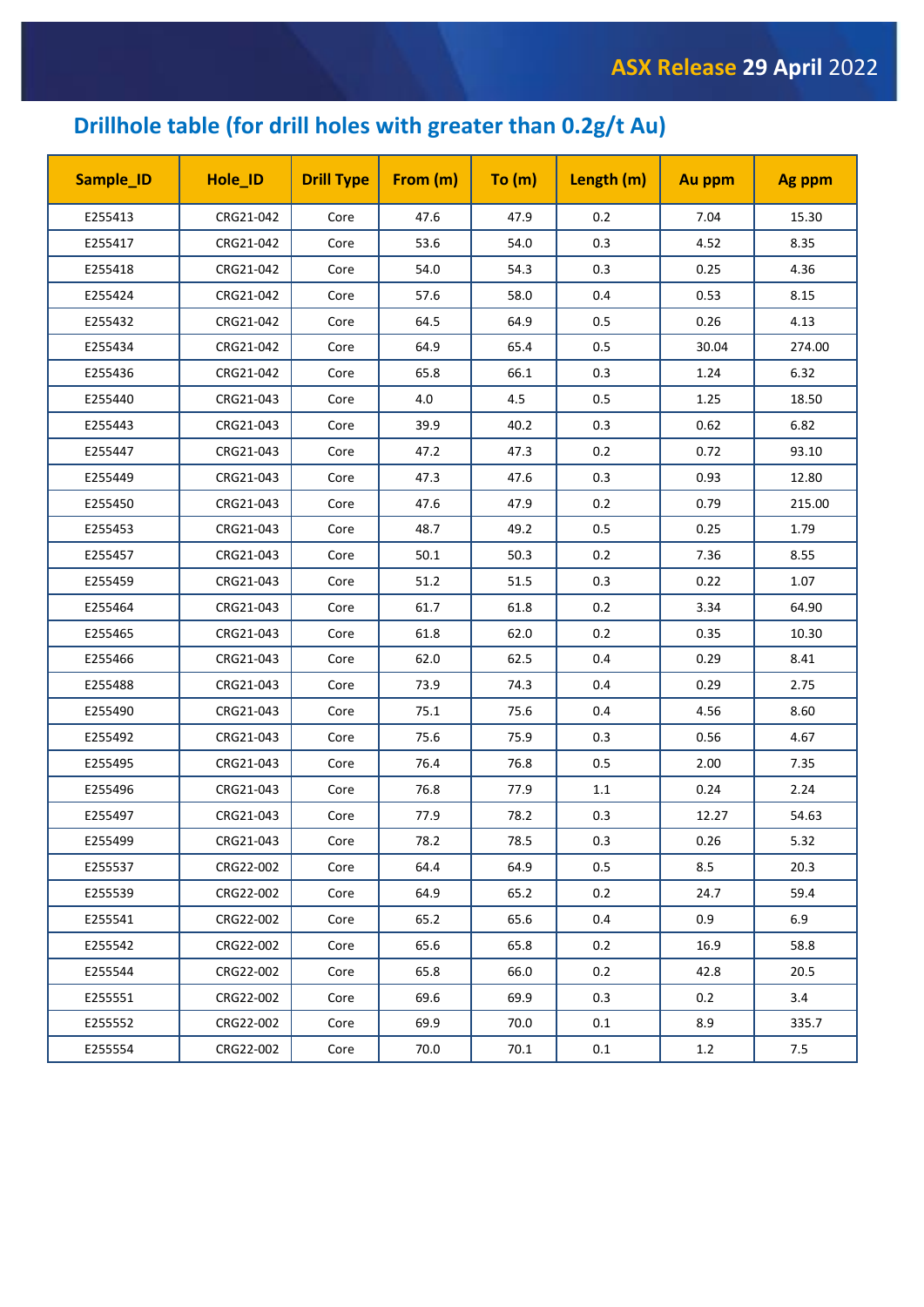## **2021 and 2022 Drillhole Co-ordinates**

| <b>Hole ID</b> | <b>Easting</b> | <b>Northing</b> | <b>Elevation</b><br>(f <sub>t</sub> ) | <b>Total</b><br>Depth (m) |
|----------------|----------------|-----------------|---------------------------------------|---------------------------|
| CRG21-001      | 2694042        | 1291581         | 9845                                  | 21                        |
| CRG21-002      | 2694042        | 1291581         | 9845                                  | 27.6                      |
| CRG21-003      | 2694042        | 1291581         | 9845                                  | 37.1                      |
| CRG21-004      | 2694042        | 1291581         | 9845                                  | 45.6                      |
| CRG21-005      | 2694042        | 1291581         | 9845                                  | 57.1                      |
| CRG21-006      | 2694042        | 1291581         | 9845                                  | 58.4                      |
| CRG21-007      | 2694042        | 1291581         | 9845                                  | 28.9                      |
| CRG21-008      | 2694042        | 1291581         | 9845                                  | 32.2                      |
| CRG21-009      | 2693929        | 1291307         | 9807                                  | 37.1                      |
| CRG21-010      | 2693929        | 1291307         | 9807                                  | 18                        |
| CRG21-013      | 2693929        | 1291307         | 9807                                  | 96.5                      |
| CRG21-014      | 2693929        | 1291307         | 9807                                  | 63.6                      |
| CRG21-014a     | 2693929        | 1291307         | 9807                                  | 41.7                      |
| CRG21-015      | 2693929        | 1291307         | 9807                                  | 48.6                      |
| CRG21-016      | 2693929        | 1291307         | 9807                                  | 58.7                      |
| CRG21-017      | 2693929        | 1291307         | 9807                                  | 49.9                      |
| CRG21-018      | 2693929        | 1291307         | 9807                                  | 48.3                      |
| CRG21-025      | 2694056        | 1291599         | 9845                                  | 121                       |
| CRG21-026      | 2693699        | 1291534         | 9710                                  | 70.7                      |
| CRG21-027      | 2693699        | 1291534         | 9710                                  | 72.8                      |
| CRG21-028      | 2693699        | 1291534         | 9710                                  | 82.3                      |
| CRG21-029      | 2693699        | 1291534         | 9710                                  | 90.8                      |
| CRG21-030      | 2693699        | 1291534         | 9710                                  | 14.5                      |
| CRG21-031      | 2693699        | 1291534         | 9710                                  | 68.3                      |
| CRG21-032      | 2693699        | 1291534         | 9710                                  | 67.1                      |
| CRG21-033      | 2693699        | 1291534         | 9710                                  | 65.8                      |
| CRG21-034      | 2693699        | 1291534         | 9710                                  | 60.7                      |
| CRG21-035      | 2693699        | 1291534         | 9710                                  | 64.0                      |
| CRG21-036      | 2693699        | 1291534         | 9710                                  | 70.1                      |
| CRG21-037      | 2693699        | 1291534         | 9710                                  | 67.1                      |
| CRG21-038      | 2693699        | 1291534         | 9710                                  | 67.1                      |
| CRG21-039      | 2693699        | 1291534         | 9710                                  | 67.1                      |
| CRG21-040      | 2693699        | 1291534         | 9710                                  | 50.3                      |
| CRG21-041      | 2693699        | 1291534         | 9710                                  | 97.5                      |
| CRG21-042      | 2693807        | 1291827         | 9670                                  | 68                        |
| CRG21-043      | 2693807        | 1291827         | 9670                                  | 84.1                      |
| CRG22-001      | 2693807        | 1291827         | 9670                                  | 64                        |
| CRG22-002      | 2693807        | 1291827         | 9670                                  | 74.7                      |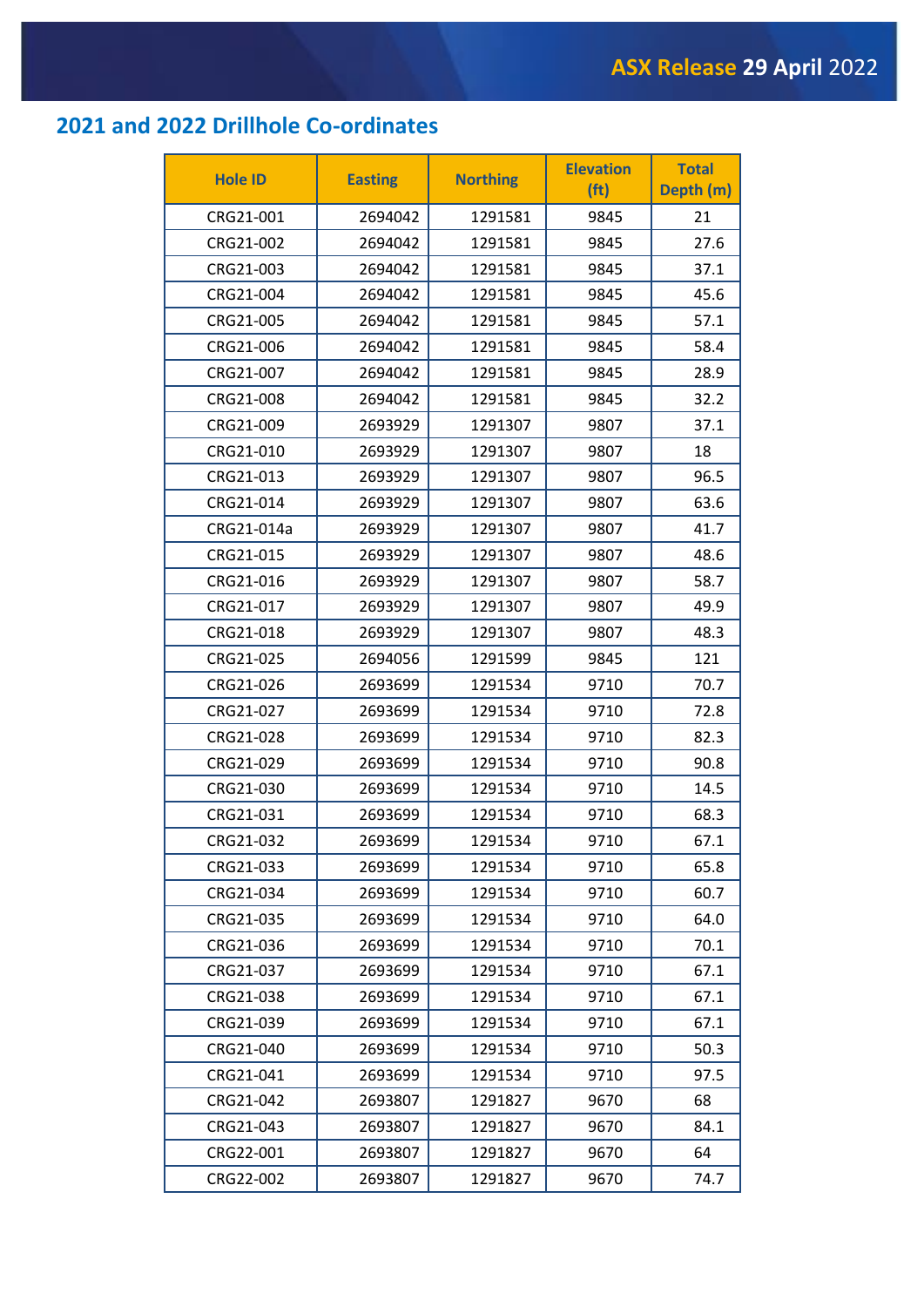## JORC Code, 2012 Edition – Table 1 report template

### **Section 1 Sampling Techniques and Data**

(Criteria in this section apply to all succeeding sections.)

| <b>Criteria</b>               | <b>JORC Code explanation</b>                                                                                                                                                                                                                                                                                                                                                                                                                                                                                                                                                                                                                                                                                                                                                                                                                                                                                                                                                                                                                                                                                     | <b>Commentary</b>                                                                                                                                                                                                                                                                                                                                                                                                                                                                                                                                                                                                                                                                                                                                                                                                                                                                                                                                                                                                                                                                                                                                                                                                                                                                                                                                                                                                                                                                                                                                                                                                                                                                                                                                                                                                                                                                                           |
|-------------------------------|------------------------------------------------------------------------------------------------------------------------------------------------------------------------------------------------------------------------------------------------------------------------------------------------------------------------------------------------------------------------------------------------------------------------------------------------------------------------------------------------------------------------------------------------------------------------------------------------------------------------------------------------------------------------------------------------------------------------------------------------------------------------------------------------------------------------------------------------------------------------------------------------------------------------------------------------------------------------------------------------------------------------------------------------------------------------------------------------------------------|-------------------------------------------------------------------------------------------------------------------------------------------------------------------------------------------------------------------------------------------------------------------------------------------------------------------------------------------------------------------------------------------------------------------------------------------------------------------------------------------------------------------------------------------------------------------------------------------------------------------------------------------------------------------------------------------------------------------------------------------------------------------------------------------------------------------------------------------------------------------------------------------------------------------------------------------------------------------------------------------------------------------------------------------------------------------------------------------------------------------------------------------------------------------------------------------------------------------------------------------------------------------------------------------------------------------------------------------------------------------------------------------------------------------------------------------------------------------------------------------------------------------------------------------------------------------------------------------------------------------------------------------------------------------------------------------------------------------------------------------------------------------------------------------------------------------------------------------------------------------------------------------------------------|
| Sampling<br>techniques        | Nature and quality of sampling (eg cut channels,<br>random chips, or specific specialised industry<br>standard measurement tools appropriate to the<br>minerals under investigation, such as down hole<br>gamma sondes, or handheld XRF instruments,<br>etc). These examples should not be taken as<br>limiting the broad meaning of sampling.<br>Include reference to measures taken to ensure<br>sample representivity and the appropriate<br>calibration of any measurement tools or systems<br>used.<br>Aspects of the determination of mineralisation<br>that are Material to the Public Report.<br>In cases where 'industry standard' work has been<br>done this would be relatively simple (eg 'reverse<br>circulation drilling was used to obtain 1 m<br>samples from which 3 kg was pulverised to<br>produce a 30 g charge for fire assay'). In other<br>cases more explanation may be required, such as<br>where there is coarse gold that has inherent<br>sampling problems. Unusual commodities or<br>mineralisation types (eg submarine nodules) may<br>warrant disclosure of detailed information. | • As of 2/14/2022, the Gold Links Project CRG Mining, LLC<br>has completed 2,312 metres of drilling in 39 drill holes. All<br>the drilling was done underground with diamond drill<br>core. Industry standard core handling and sampling<br>procedures were employed to ensure high quality<br>samples.<br>Core sample boundaries were defined by changes in<br>lithology, alteration, and mineralization noted in logging.<br>Potentially mineralized intervals were identified by<br>geological logging and dispatched for assay with<br>minimum 0.3 metre shoulder samples.<br>Logging geologist identified zones of interest for sampling<br>and sampled them. They also sampled a length equivalent<br>to approximately 20% of the zone of interest on each side<br>of it. These are referred to as shoulder samples.<br>• Core remaining after sampling was stored in wax coated<br>cardboard core trays.<br>• Samples from drill holes were sent to ALSGlobal and<br>Paragon Geochemical in Reno, Nevada for sample<br>preparation and assay. Samples were dried, weighed,<br>crushed and split to obtain 250 gm. Samples were placed<br>in ring and puck grinder to produce 85% minus 75 micron<br>pulp. This material was blended on clean cloth and<br>packaged in paper pulp bags. Using a pulp balance, a 30<br>gm sample was weighted out for traditional fire assay.<br>Samples were analyzed using standard fire assay for gold.<br>Overlimits were analyzed via gravimetric analysis.<br>• All samples followed a strict Chain of Custody.<br>• Routine QAQC samples were inserted in the sample runs<br>at a rate of 20%, comprising Certified Reference Materials<br>from CDN Resource Laboratories Ltd., and verified blank<br>granitic material.<br>• Sampling practice is appropriate to the geology and<br>mineralization of the deposit and complies with industry<br>best practice. |
| <b>Drilling</b><br>techniques | Drill type (eg core, reverse circulation, open-hole<br>hammer, rotary air blast, auger, Bangka, sonic,<br>etc) and details (eg core diameter, triple or<br>standard tube, depth of diamond tails, face-<br>sampling bit or other type, whether core is<br>oriented and if so, by what method, etc).                                                                                                                                                                                                                                                                                                                                                                                                                                                                                                                                                                                                                                                                                                                                                                                                              | The drilling program utilizes underground core drilling.<br>• The core drilling is being conducted with a DE-130 Sandvik<br>rig with HQTT core tooling. Standard tubes were used for<br>the first 6 drillholes, the rest utilized triple tube to<br>increase recoveries. The drilling has been completed by<br>an experienced diamond drilling core driller.                                                                                                                                                                                                                                                                                                                                                                                                                                                                                                                                                                                                                                                                                                                                                                                                                                                                                                                                                                                                                                                                                                                                                                                                                                                                                                                                                                                                                                                                                                                                                |
| Drill sample<br>recovery      | Method of recording and assessing core and chip<br>sample recoveries and results assessed.<br>Measures taken to maximise sample<br>٠<br>recovery and ensure representative<br>nature of the samples.<br>Whether a relationship exists between sample<br>recovery and grade and whether sample bias<br>may have occurred due to preferential loss/gain<br>of fine/coarse material.                                                                                                                                                                                                                                                                                                                                                                                                                                                                                                                                                                                                                                                                                                                                | All drilling recoveries have been logged and notated<br>each run based on 1.65-meter tooling.<br>To maximize sample recoveries, use of triple tube<br>and long chain polymer muds were used to increase<br>recovery.<br>There has been no analysis between sample<br>recoveries and grade to date.                                                                                                                                                                                                                                                                                                                                                                                                                                                                                                                                                                                                                                                                                                                                                                                                                                                                                                                                                                                                                                                                                                                                                                                                                                                                                                                                                                                                                                                                                                                                                                                                          |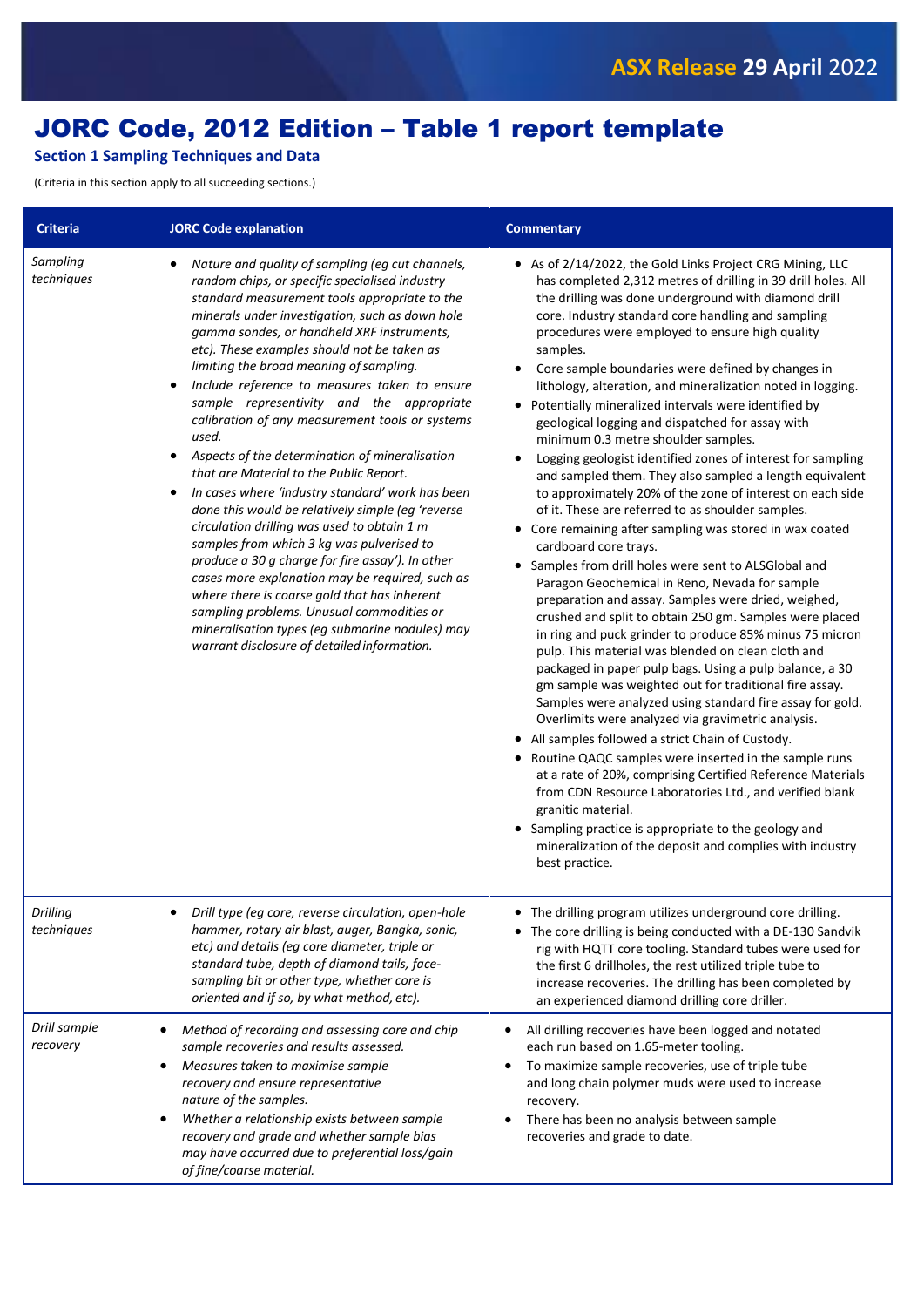| <b>Criteria</b>                                         | <b>JORC Code explanation</b>                                                                                                                                                                                                                                                                                                                                                                                                                                                                                                                                                                                                                                                                                 | <b>Commentary</b>                                                                                                                                                                                                                                                                                                                                                                                                                                                                                                                                                                                                                                                                                                                                                                                                                                                                                                                                                                                                                                                                                                                                                                             |
|---------------------------------------------------------|--------------------------------------------------------------------------------------------------------------------------------------------------------------------------------------------------------------------------------------------------------------------------------------------------------------------------------------------------------------------------------------------------------------------------------------------------------------------------------------------------------------------------------------------------------------------------------------------------------------------------------------------------------------------------------------------------------------|-----------------------------------------------------------------------------------------------------------------------------------------------------------------------------------------------------------------------------------------------------------------------------------------------------------------------------------------------------------------------------------------------------------------------------------------------------------------------------------------------------------------------------------------------------------------------------------------------------------------------------------------------------------------------------------------------------------------------------------------------------------------------------------------------------------------------------------------------------------------------------------------------------------------------------------------------------------------------------------------------------------------------------------------------------------------------------------------------------------------------------------------------------------------------------------------------|
| Logging                                                 | Whether core and chip samples have been<br>geologically and geotechnically logged to a<br>level of detail to support appropriate<br>Mineral Resource estimation, mining studies<br>and metallurgical studies.<br>Whether logging is qualitative or<br>quantitative in nature. Core (or costean,<br>channel, etc) photography.<br>The total length and percentage of the relevant<br>intersectionslogged.                                                                                                                                                                                                                                                                                                     | Core samples were geologically logged. Lithology, veining,<br>alteration, mineralization and weathering are recorded in the<br>appropriate tables of the drill hole database.<br>Each core box was photographed dry and wet, after logging<br>٠<br>of unit and structures were notated on the core.<br>Core was cut along the long axis using a diamond saw, half-<br>٠<br>core was sampled, and half stored for reference.<br>Geological logging of core samples is qualitative and<br>quantitative in nature.                                                                                                                                                                                                                                                                                                                                                                                                                                                                                                                                                                                                                                                                               |
| Sub-sampling<br>techniques and<br>sample<br>preparation | If core, whether cut or sawn and whether<br>quarter, half or all core taken.<br>If non-core, whether riffled, tube sampled,<br>rotary split, etc and whether sampled wet<br>or dry.<br>For all sample types, the nature, quality<br>and appropriateness of the sample<br>preparation technique.<br>Quality control procedures adopted for all<br>sub-sampling stages to maximise<br>representivity of samples.<br>Measures taken to ensure that the sampling is<br>$\bullet$<br>representative of the in situ material collected,<br>including for instance results for field<br>duplicate/second-half sampling.<br>Whether sample sizes are appropriate to the grain<br>size of the material being sampled. | All drill core samples were cut along the long axis. The left<br>side when looking down hole was sampled. Samples were<br>placed in a heavy-duty poly sample bag. Each core sample<br>placed in heavy duty poly sample bag, noted interval width<br>in sample book, with a sample tag with the corresponding<br>sample number placed in the bag with the other tag stapled<br>to the top of the bag. Sample bags were stapled along the<br>top. Samples were sent by freight to ALSGlobal or Paragon<br>Geochemical, Reno, Nevada.<br>Routine QAQC samples were inserted at a 20% rate into the<br>0<br>sample batches and comprised Certified Reference<br>Materials (CRMs) from CDN Resource Laboratories Ltd. and<br>verified blank granitic material.<br>Rock samples sent to ALS Laboratories were dried,<br>weighed, crushed and split, with a split pulverized to<br>better than 85% passing 75 microns. Samples were<br>analyzed for trace elements using 4-acid digestion.<br>Additionally, rock samples were analyzed by standard<br>30gm fire assay for gold and silver.<br>Sample size assessment was not conducted but used<br>sampling size which is typical for gold deposits. |
| Quality of<br>assay data<br>and<br>laboratory<br>tests  | The nature, quality and appropriateness of the<br>٠<br>assaying and laboratory procedures used and<br>whether the technique is considered partial or<br>total.<br>For geophysical tools, spectrometers, handheld XRF<br>instruments, etc, the parameters used in<br>determining the analysis including instrument make<br>and model, reading times, calibrations factors<br>applied and their derivation, etc.<br>Nature of quality control procedures adopted (eg<br>standards, blanks, duplicates, external laboratory<br>checks) and whether acceptable levels of accuracy<br>(ie lack of bias) and precision have been<br>established.                                                                   | Samples were assayed by industry standard methods by<br>ALSGlobal Laboratories, Paragon Geochemical in Reno,<br>Nevada and Hazen Research Laboratories in Golden,<br>Colorado.<br>Fire assays for gold and silver were completed<br>using industry standard fire assay methodology.<br>External certified standards and blank material were<br>$\bullet$<br>added to the sample submission.                                                                                                                                                                                                                                                                                                                                                                                                                                                                                                                                                                                                                                                                                                                                                                                                   |
| Verification<br>of<br>sampling<br>and<br>assaying       | The verification of significant intersections by<br>either independent or alternative company<br>personnel.<br>The use of twinned holes.<br>Documentation of primary data, data<br>entry procedures, data verification,<br>data storage (physical and electronic)<br>protocols.<br>Discuss any adjustment to assay data.                                                                                                                                                                                                                                                                                                                                                                                     | Sampling, documentation and sample submittal were under<br>the guidance and care of Graham Craig, GIT (Association of<br>Professional Engineers and Geoscientists of Manitoba).<br>Drilling, sample, and assay data is currently stored in<br>٠<br>MX Deposit, a secured data management system<br>through Seequent.                                                                                                                                                                                                                                                                                                                                                                                                                                                                                                                                                                                                                                                                                                                                                                                                                                                                          |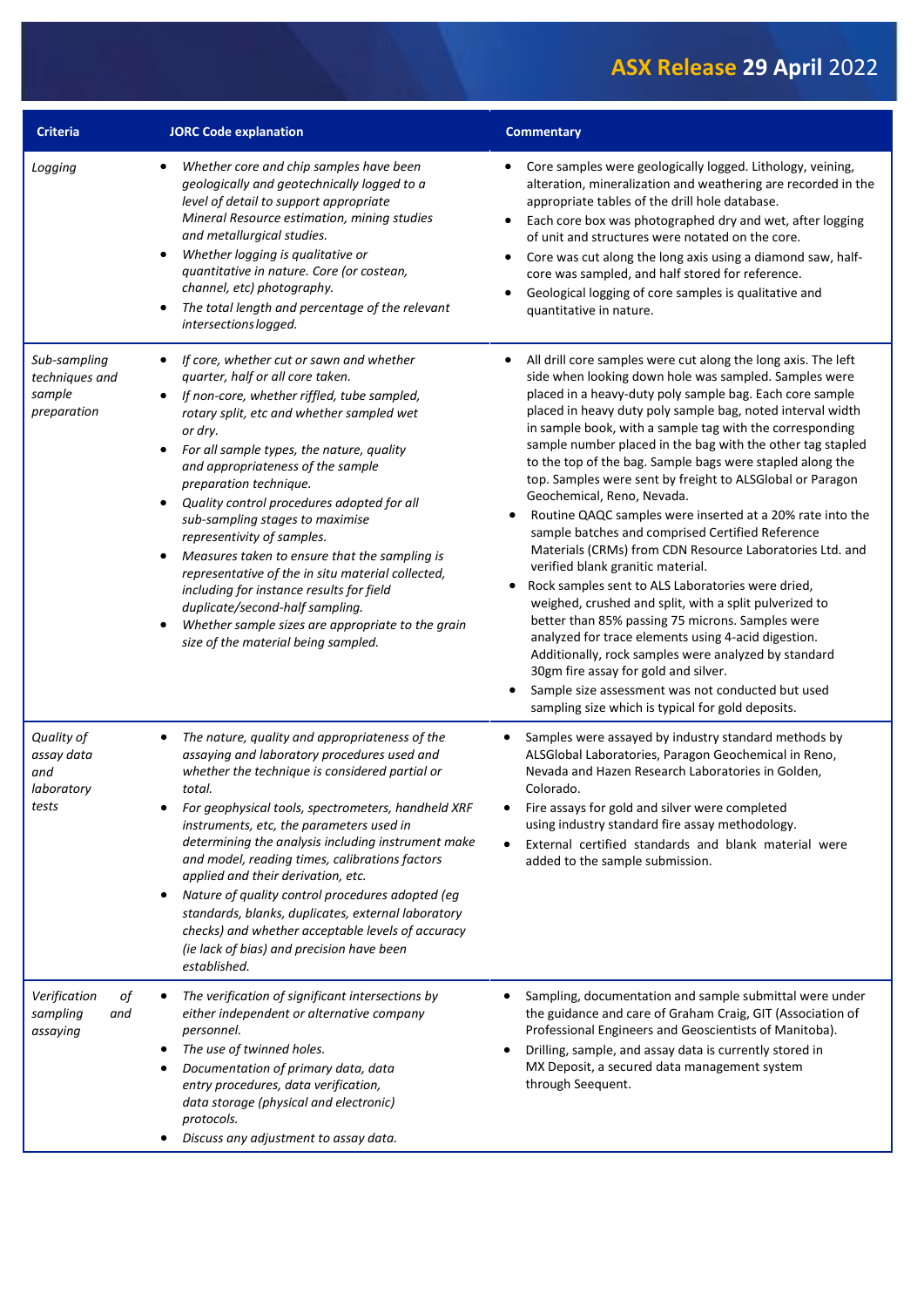| <b>Criteria</b>                                                  | <b>JORC Code explanation</b>                                                                                                                                                                                                                                                                                                                                                                            | <b>Commentary</b>                                                                                                                                                                                                                                                                                                                                                                                                                                                                                                                                                  |
|------------------------------------------------------------------|---------------------------------------------------------------------------------------------------------------------------------------------------------------------------------------------------------------------------------------------------------------------------------------------------------------------------------------------------------------------------------------------------------|--------------------------------------------------------------------------------------------------------------------------------------------------------------------------------------------------------------------------------------------------------------------------------------------------------------------------------------------------------------------------------------------------------------------------------------------------------------------------------------------------------------------------------------------------------------------|
| Location of<br>data points                                       | Accuracy and quality of surveys used to locate drill<br>holes (collar and down-hole surveys), trenches, mine<br>workings and other locations used in Mineral<br>Resource estimation.<br>Specification of the grid system used.<br>Quality and adequacy of topographic control.                                                                                                                          | All drill hole collars are surveyed using differential GPS survey<br>equipment. The positions are accurate to within 10 cm x-y and<br>height (z) to +/- 20 cm.<br>The holes are surveyed in the Colorado State Plane, UTM<br>zone 12, NAD 1983 coordinate system.<br>Down hole surveys will be done using a Reflex SPRINT-IQ<br>$\bullet$<br>north seeking gyro on all diamond drill holes. With collars<br>surveyed using Reflex TN-14 Azimuth Aligner.<br>Sample locations were surveyed using Colorado State<br>Plane, UTM zone 12, NAD 1983 coordinate system. |
| Data spacing<br>and distribution                                 | Data spacing for reporting of Exploration Results.<br>Whether the data spacing, and distribution is<br>sufficient to establish the degree of geological and<br>grade continuity appropriate for the Mineral<br>Resource and Ore Reserve estimation procedure(s)<br>and classifications applied.<br>Whether sample compositing has been applied.<br>٠                                                    | The spacing and location of data is currently 16-33 meter<br>spacing according to previous Mineral Resource<br>estimation completed.<br>No sample compositing has been applied.<br>$\bullet$                                                                                                                                                                                                                                                                                                                                                                       |
| Orientation of<br>data in relation<br>to geological<br>structure | Whether the orientation of sampling achieves<br>$\bullet$<br>unbiased sampling of possible structures and the<br>extent to which this is known, considering the<br>deposit type.<br>If the relationship between the drilling orientation<br>and the orientation of key mineralised structures<br>is considered to have introduced a sampling bias,<br>this should be assessed and reported if material. | Drill holes are planned to be drilled obliquely to near<br>$\bullet$<br>perpendicular to the known mineralized structures.<br>Definition of structure location is the principal goal.<br>Sample orientation is deemed to be representative<br>$\bullet$<br>for reporting purposes.<br>No bias is considered to have been introduced by the<br>existing sampling orientation.                                                                                                                                                                                       |
| Sample<br>security                                               | The measures taken to ensure sample security.                                                                                                                                                                                                                                                                                                                                                           | All samples were taken and maintained under the<br>$\bullet$<br>constant care of CRG Mining personnel. Samples were<br>delivered to laboratories by a licensed transportation<br>company.                                                                                                                                                                                                                                                                                                                                                                          |
| Audits or<br>reviews                                             | The results of any audits or reviews of sampling<br>techniques and data.                                                                                                                                                                                                                                                                                                                                | Drill hole sampling techniques and QAQC procedures<br>have been developed and reviewed by Dale Sketchley,<br>M.Sc., P. Geo. of Acuity Geoscience Ltd., Graham Craig,<br>GIT.<br>The QAQC program has demonstrated its ability to catch<br>errors.<br>A QAQC review will be completed for this program.                                                                                                                                                                                                                                                             |

#### **Section 2 Reporting of Exploration Results**

(Criteria listed in the preceding section also apply to this section.)

| <b>Criteria</b>                                  | JORC Code explanation                                                                                                                                                                                                                                                                                                                                                                                                                              | <b>Commentary</b>                                                                                                                                                             |
|--------------------------------------------------|----------------------------------------------------------------------------------------------------------------------------------------------------------------------------------------------------------------------------------------------------------------------------------------------------------------------------------------------------------------------------------------------------------------------------------------------------|-------------------------------------------------------------------------------------------------------------------------------------------------------------------------------|
| Mineral<br>tenement and<br>land tenure<br>status | • Type, reference name/number, location and<br>ownership including agreements or material<br>issues with third parties such as joint<br>ventures, partnerships, overriding royalties,<br>native title interests, historical sites,<br>wilderness or national park and<br>environmental settings.<br>The security of the tenure held at the time of<br>reporting along with any known impediments<br>to obtaining a license to operate in the area. | • All tenements are 100% owned by Dateline<br>Resources Limited or a wholly owned subsidiary<br>and there exist production-based royalties as<br>previously disclosed to ASX. |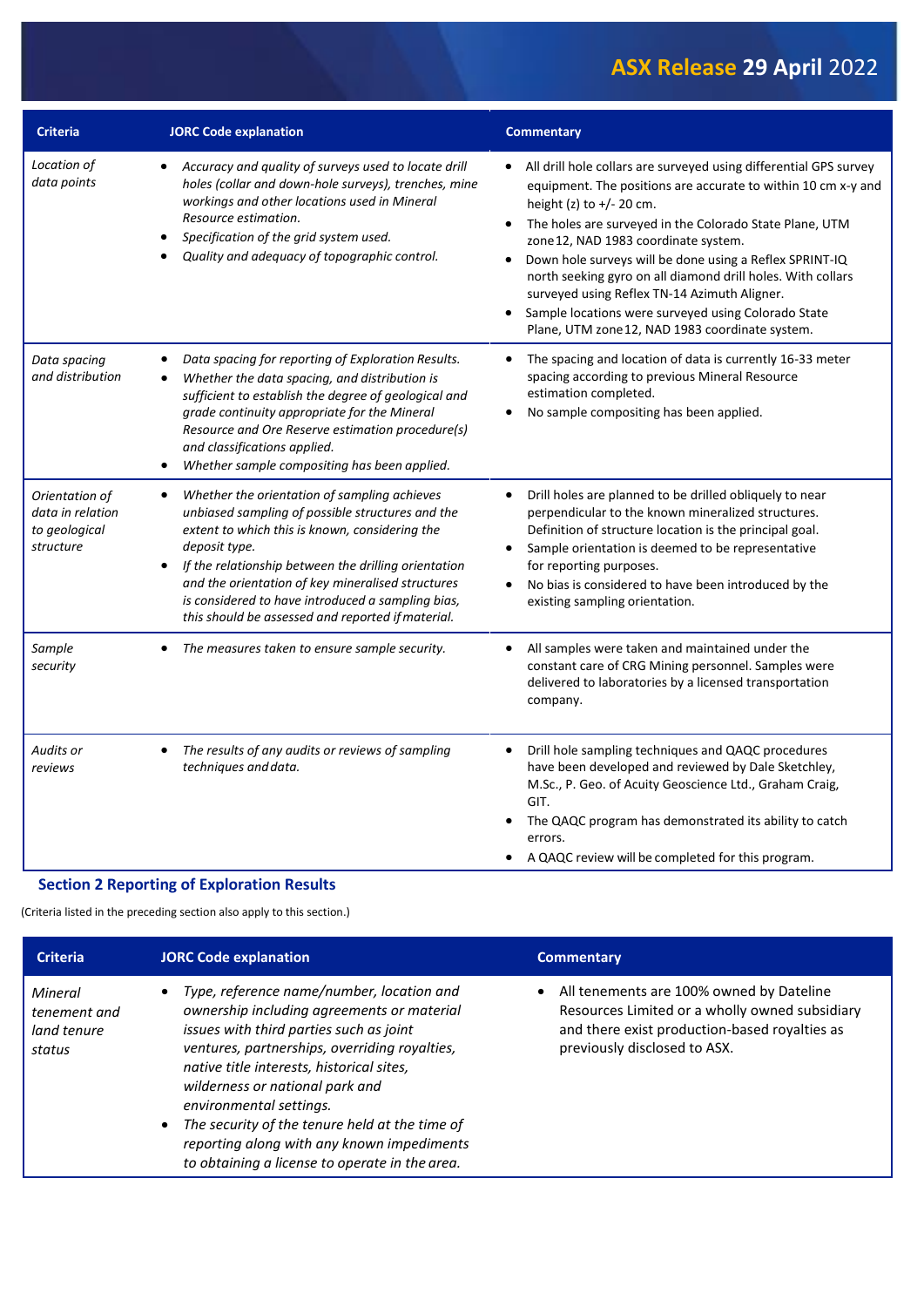| <b>Criteria</b>                         | <b>JORC Code explanation</b>                                                                                                                                                                                                                                                                                                                                                                                                                                                                                                                                                                                                                                                                                                                         | <b>Commentary</b>                                                                                                                                                                                                                                                                                                                                                                                                                                                                                                                                                                                                                                                                                                                                                                                                                         |
|-----------------------------------------|------------------------------------------------------------------------------------------------------------------------------------------------------------------------------------------------------------------------------------------------------------------------------------------------------------------------------------------------------------------------------------------------------------------------------------------------------------------------------------------------------------------------------------------------------------------------------------------------------------------------------------------------------------------------------------------------------------------------------------------------------|-------------------------------------------------------------------------------------------------------------------------------------------------------------------------------------------------------------------------------------------------------------------------------------------------------------------------------------------------------------------------------------------------------------------------------------------------------------------------------------------------------------------------------------------------------------------------------------------------------------------------------------------------------------------------------------------------------------------------------------------------------------------------------------------------------------------------------------------|
| Exploration<br>done by other<br>parties | Acknowledgment and appraisal of exploration by<br>$\bullet$<br>other parties.                                                                                                                                                                                                                                                                                                                                                                                                                                                                                                                                                                                                                                                                        | Historical work was completed by various groups over<br>$\bullet$<br>100 years. Review of this work was completed by<br>Dahrouge Geological Consulting Ltd. In 2019.<br>All previous work undertaken by others is non-JORC<br>compliant.                                                                                                                                                                                                                                                                                                                                                                                                                                                                                                                                                                                                  |
| Geology                                 | Deposit type, geological setting, and style of<br>mineralisation.                                                                                                                                                                                                                                                                                                                                                                                                                                                                                                                                                                                                                                                                                    | The Gold Links Project is hosted by an Early<br>$\bullet$<br>Proterozoic assemblage of fine-grained meta-<br>sediments and interbedded felsitic meta-volcanics.<br>These were intruded by Early Proterozoic<br>amphibolites, granites, and rhyolite porphyry dykes.<br>Tertiary age rhyolitic stocks, dikes and sills intrude<br>the Proterozoic rocks.<br>The gold and silver mineralization occurs in narrow<br>fissure quartz veins. Veins in the district trend West-<br>Northwest with steep Southerly dips.<br>The auriferous quartz veins cut through the<br>$\bullet$<br>various rock types. There appears to be an<br>affinity for the veins with the amphibolites.<br>The primary sulphide occurring in these veins<br>is pyrite. Broad zones of silicification and<br>disseminated sulfides have been found near<br>the veins. |
| Drill hole<br>Information               | A summary of all information material to the<br>$\bullet$<br>understanding of the exploration results<br>including a tabulation of the following<br>information for all Material drill holes:<br>easting and northing of the drill hole collar<br>$\circ$<br>elevation or RL (Reduced Level -<br>$\circ$<br>elevation above sea level in metres) of<br>the drill hole collar<br>dip and azimuth of the hole<br>$\circ$<br>down hole length and interception depth<br>hole length.<br>If the exclusion of this information is justified on<br>the basis that the information is not material,<br>and this exclusion does not detract from<br>the understanding of the report, the Competent<br>Person should clearly explain why this is the<br>case. | See Table 1 within this report for details of the<br>drill holes and sample locations.                                                                                                                                                                                                                                                                                                                                                                                                                                                                                                                                                                                                                                                                                                                                                    |
| Data<br>aggregation<br>methods          | In reporting Exploration Results, weighting<br>average techniques, maximum and/or minimum<br>grade truncations (eg cutting of high grades)<br>and cut-off grades are usually Material and<br>should be stated.<br>Where aggregate intercepts incorporate short<br>lengths of high-grade results and longer<br>lengths of low-grade results, the procedure<br>used for such aggregation should be stated and<br>some typical examples of such aggregations<br>should be shown in detail.<br>The assumptions used for any reporting of<br>$\bullet$<br>metal equivalent values should be clearly<br>stated.                                                                                                                                            | Drill hole intersections are reported above a<br>lower exploration cut-off grade of 0.2 g/T Au<br>and no upper cut off grade has been applied.                                                                                                                                                                                                                                                                                                                                                                                                                                                                                                                                                                                                                                                                                            |